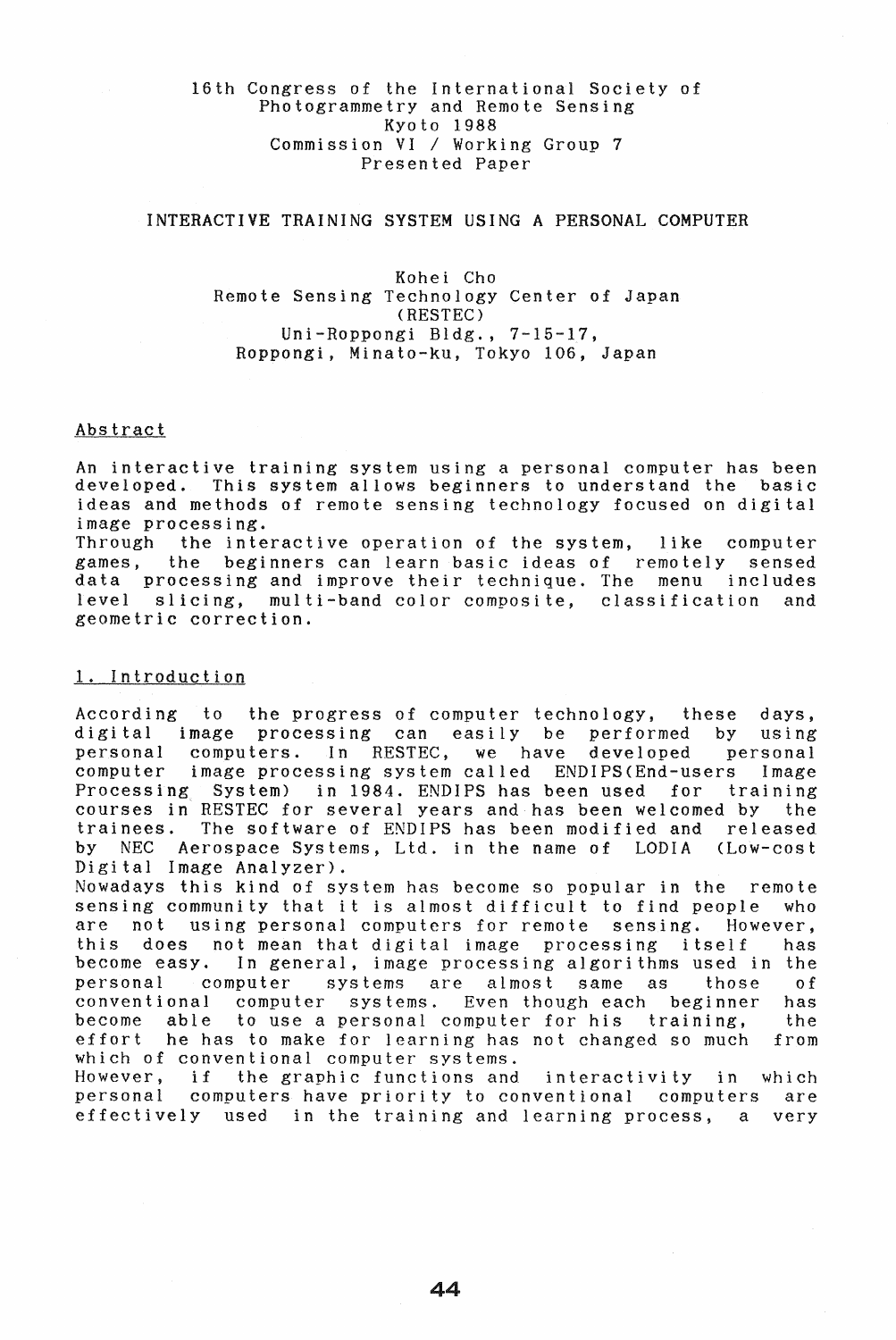effective education system can be realized with a personal computer. Through the experiences of using ENDIPS in training<br>courses, the author have developed the interactive training author have developed system called ENDIPS-T (ENDIPS-Trainer) by revising ENDIPS. This paper describes about the ENDIPS-T. The system enables beginners to gradually learn the basic ideas of digital image processing focused on remote sensing.

### 2. System Construction

The hardware of ENDIPS-T consists of a 16bit personal computer, a<br>key board, a color image display (640 pixel X 400 lines X 8 key board, a color image display (640 pixel X 400 lines X 8 colors) and two floppy disk drives(8 inches or 5 inches). Fig.l shows the hardware block diagram of ENDIPS-T.

BASIC and Assembler language are used for software programming. In principle, the floppy in the first drive contains software and the floppy in the second drive contains data.



Fig. 1 ENDIPS-T Block Diagram

### 3. Data

Typical remotely sensed data, such as Landsat MSS data, are usually used for training. One cannot deny the advantage of using real remotely sensed data for training from the very beginning. However, any real remotely sensed data has its particular place, time, sensor characteristics etc. In many cases, the beginners are apt to confuse the generality of basic ideas of digital image processing and the particularity of the remotely sensed data.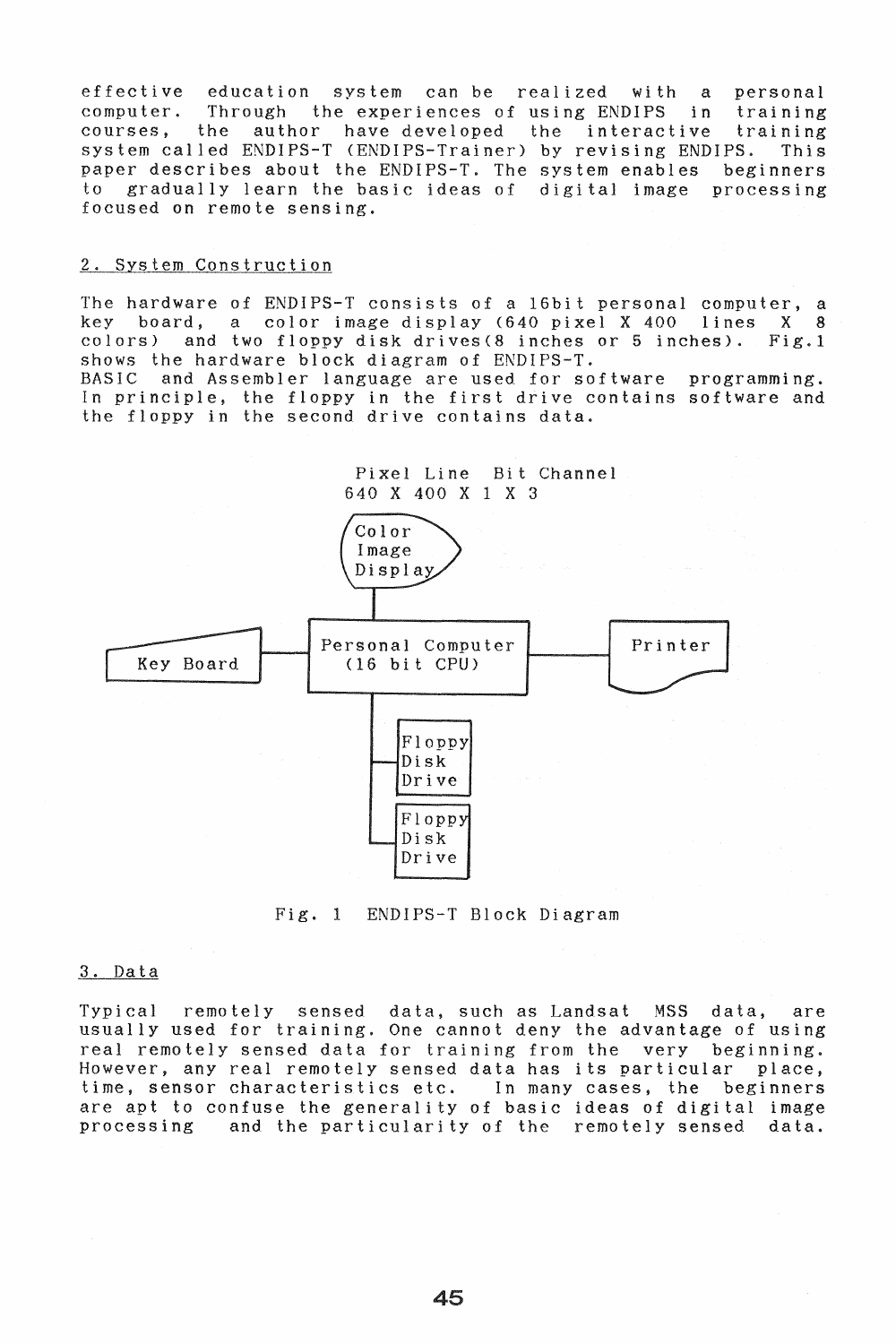Most of the beginners are not only beginners of remote sensing but also beginners of digital image processing. order to avoid the confusion, two types of data are used in this training system. One is the artificial test pattern type data used for understanding the basic ideas of image processing,<br>and the other is the remotely sensed data (Landsat MSS data, and the other is the remotely sensed data (Landsat MSS data, data etc.) used for understanding the practical techniques for application of remote sensing.

As the remotely sensed data, Landsat floppy disk data distributed from RESTEC is used. The format of Landsat floppy disk is shown on Table 1 and 2.

| Item            | Contents                       |
|-----------------|--------------------------------|
| Physical format | IBM Part 1766872               |
| Logical format  | $IBM(256-2D)$                  |
| Floppy size     | 8 inches / 5 inches            |
| Recording form  | Two-sided, double-density      |
| Memory capacity | 1 M Byte                       |
| Cylinder No.    | 77 cylinders                   |
| Track No.       | 154 tracks (2 tracks/cylinder) |
| Sector No.      | 26 sectors/track               |
| Sector length   | 256 byte/sector                |

Table 1. Disk Format of Landsat Floppy Disk

Table 2. Data Format of Landsat Floppy Disk

| Logical format             | File constitution |                                                |  |
|----------------------------|-------------------|------------------------------------------------|--|
| BIL<br>$(1 \text{ file})$  | Header Data       | 512 byte 512pixels X 400lines X 1byte X 4bands |  |
| BSQ<br>$(4 \text{ files})$ | Header Data       | 512 byte 512pixels X 400lines X 1byte X 1band  |  |

### 4. Curriculum

The curriculum of ENDIPS-T are consists of the Fundamental Training and the Application Training.

### 4.1 Fundamental Training

The Fundamental Training is planned to train beginners to understand basic ideas of digital image processing which are fundamental for remotely sensed-data analysis. In order simplify the problem, the data used in this training are the artificial data.

### 1) Column/Line Identification

In order to make trainee understand the digital image structure consist of pixels, the column/line identification test is performed. In this exercise, trainees have to identify the value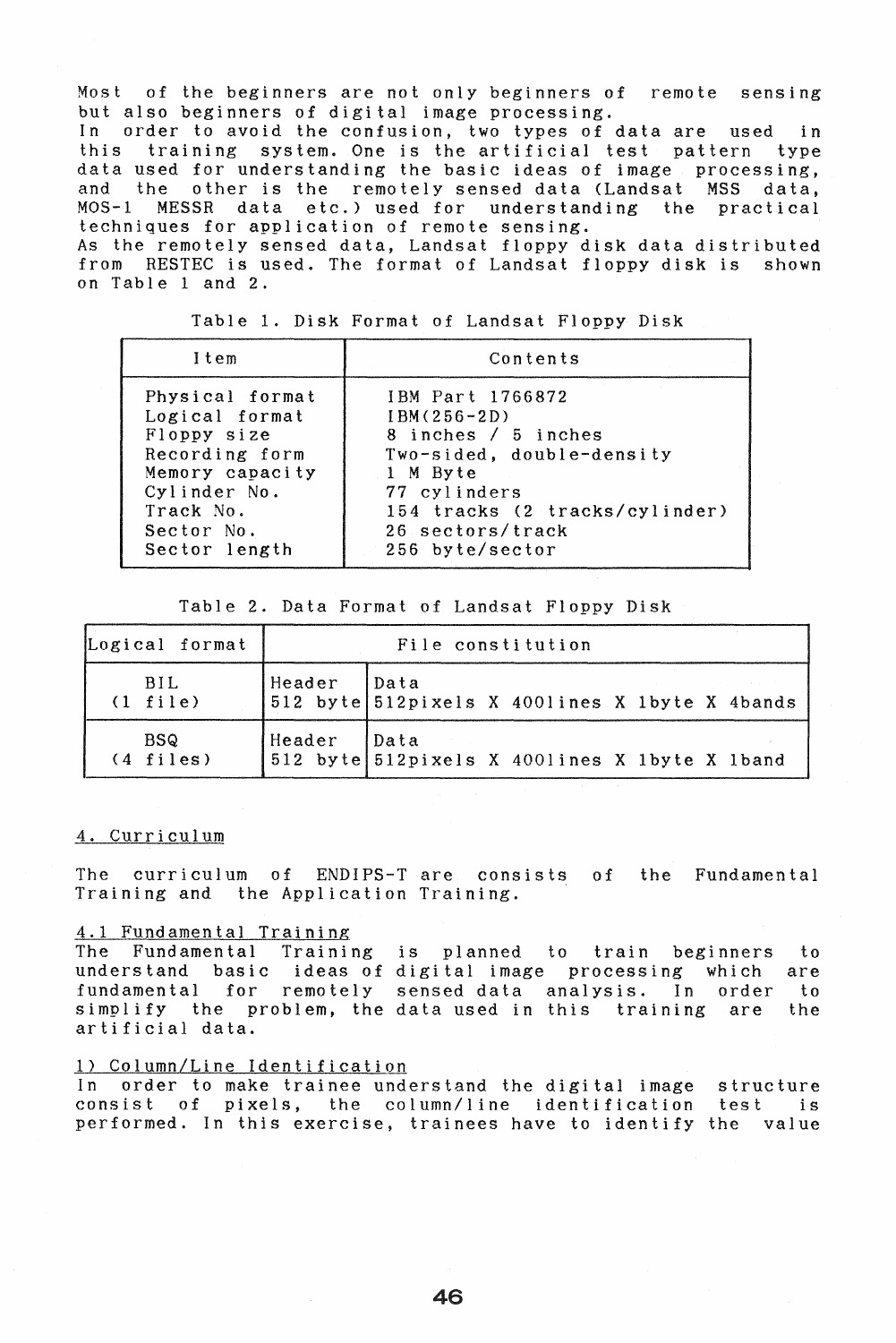of the pixel in the test pattern data specified by the computer(see Fig. 2).



Fig. 2 Column/Line Identification

#### 2) Gradation

The value of remotely sensed data contains information such as reflectance or radiance of the earth surface etc. If the value deference are displayed in the density difference, the data appears in gradation imagery. The imagery changes according to the assignment of graduation.

exercise enable trainees to understand the basic idea of image gradation.

### 3) Multi-spectral Information

Any object on the earth surface has its own spectral reflectance.<br>Through this multi-spectral information exercise, trainees can Through this multi-spectral information exercise, trainees can understand the basic idea of multi-spectral information understand the basic idea of multi-spectral information<br>processing in remote sensing. According to the movement of the<br>spectral axis along the spectral reflectance curve shown on the spectral axis along the spectral reflectance curve shown on Fig. 3(a) operated by the trainees, the spectral reflectance Fig. 3(a) operated by the trainees, the spectral reflectance of the woods and the soil change as shown on Fig.3(b) and (c). This trainees to understand the multi characteristics and optimal spectral selection for discrimination of different objects.

### 4) Pseudo Color

Using test pattern data, trainees understand the basic idea of density slicing and making of pseudo color.

### 5) False color

This exercise enable trainees to under stand the basic idea of false color composite.

## 6) Geometric Correction

Two different grid pattern, the one is geometrically modified<br>from the other. are displayed on the display as shown on Fig. from the other, are displayed on the display as shown on Fig.<br>4. Trainees have to designate the corresponding grid pair(GCP : 4. Trainees have to deSignate the corresponding grid pair( GCP : Ground Control Point) in the both grid pattern. After Ground Control Point) in the both grid pattern. After<br>designation, geometric correction is automatically performed, and the correctness of the selection of the GCP will be evaluated. Through this exercise, trainee can understand the characteristics of geometric correction.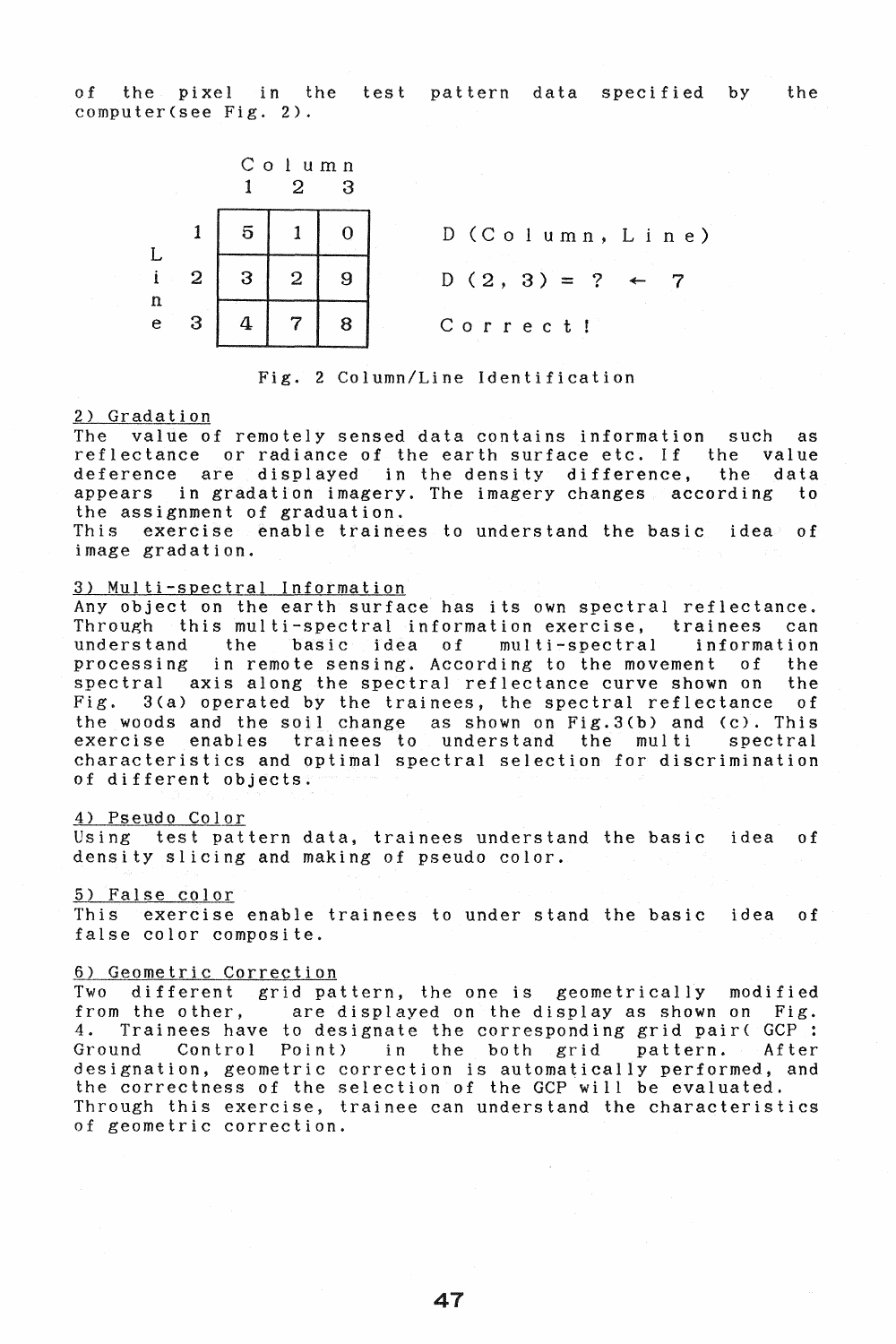

a) Spectral Reflectance Curve



b) Spectral Characteristics at 0.7 µm

c) Spectral Characteristics at  $0.8$ um

Fig. 3 Multi Spectral Information



Fig. 4 Grid Pattern Pair for Geometric Correction

## 4.2 Application Training

The software described in this section are all application software which can be applied for practical remote sensing analysis. Real remotely sensed data, such as Landsat MSS and MOS-<sup>1</sup>MESSR, are used in this section.

### 1) Pseudo color

Themes are given to trainees. Trainees are<br>thematic maps by choosing the appropriate thematic maps by choosing the appropriate slicing to the remotely example of themes are as follows. required to make band and applying sensed data. The

- a) Sea surface pattern
- b) Water boundary (See Fig. 5)
- c) General land cover pattern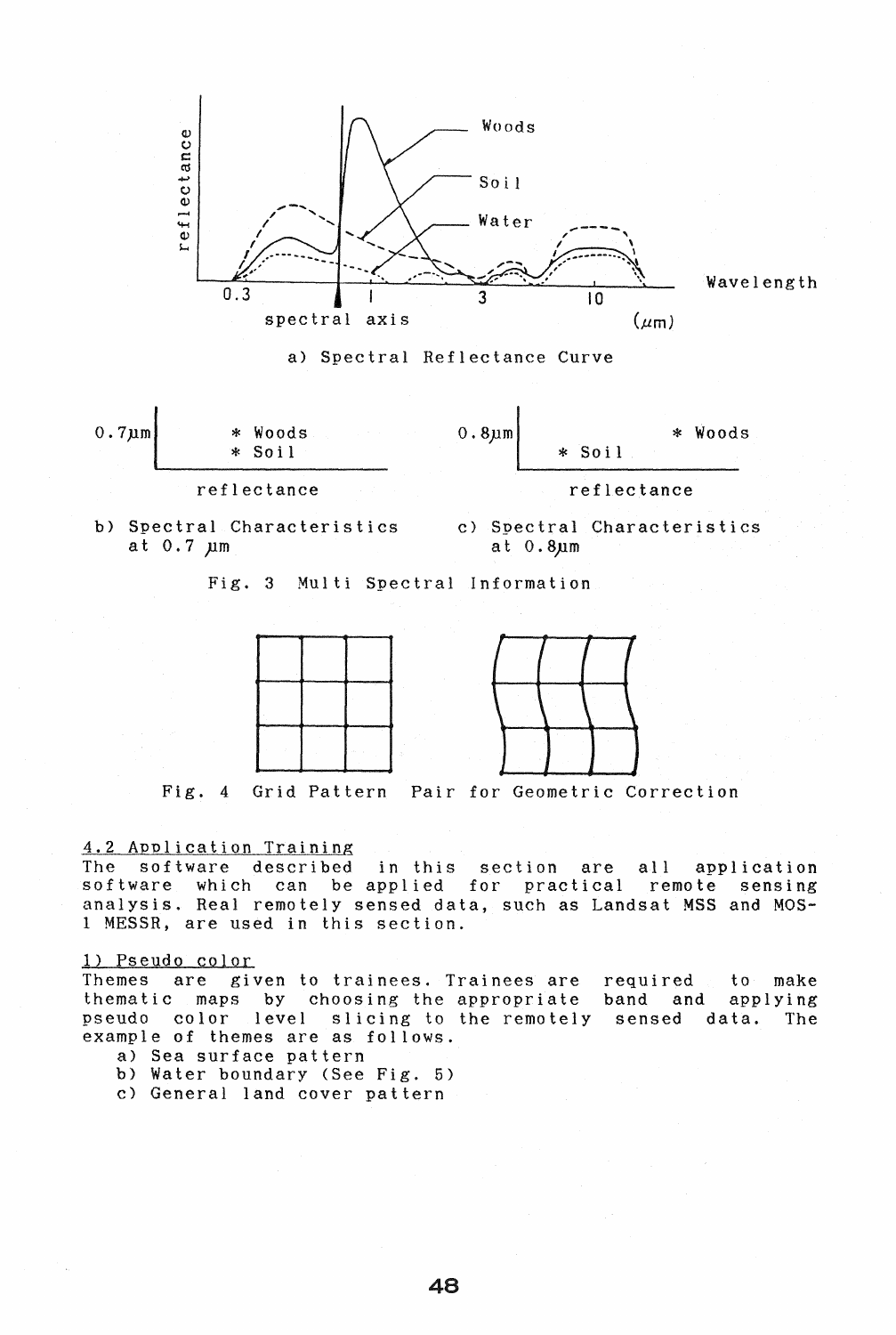

Fig. 5 Water Boundary Extraction

### 2) False Color

Trainees are required to select band combination and gradation to show the various pattern of the remotely sensed data imagery. Trainees has to compare his product with the fine imagery prepared by ENDIPS-T.

### 3) Multi-spectral Classification

Based on the multi-spectral characteristics of the remotely sensed data, trainees perform the land cover classification using the remotely sensed data.

### a) Training area selection

By using the false color produced by the trainee, he has to select training area of specified items for classification (see Fig.6). The items include urban area, residential area, woods, glass, bare soil and water.



Fig. 6 Training Area Selection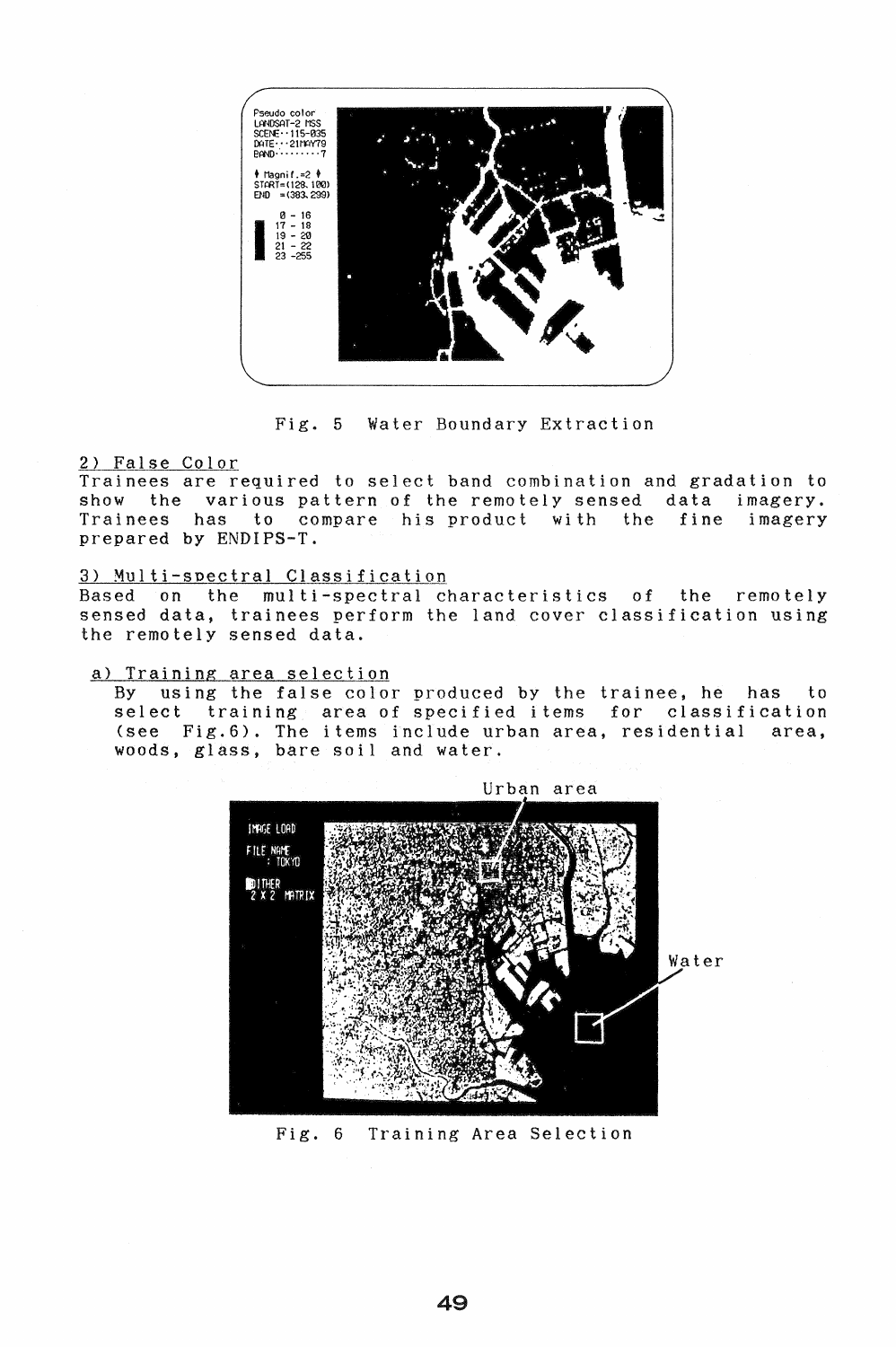#### b) Training area evaluation

The multi-spectral information of each training area will be<br>displayed as shown on Fig.7. Trainees can check the displayed as shown on Fig.7. Trainees can separability of each items at each spectral band. If the separability of each items are not clear, trainees have to each items are not clear, trainees select better training area again.



Fig.7 Spectral Characteristics of Training Area

#### c) Classification

Based on the training data selected by the trainee, the multi spectral classification(minimum distance classification), will<br>be performed. The trainee can compare his classification be performed. The trainee-can compare his result with the optimal classification result already prepared by ENDIPS-T, and can repeat classification procedure. Through this try and error process, the trainee can understand the technique of classification.

## 4) Geometric Correction

Trainees are required to select GCP by comparing the ground pattern of the two remotely sensed data taken at different time. Geometric correction is automatically applied to the data by using the GCP data. Trainees can compare and check the registration accuracy of original image and geometric corrected image by flickering the both image on the display.

## 5. Conclusion

As described above, ENDIPS-T allow beginners to understand basic ideas of digital image processing and smoothly forward them to the training of real remotely sensed data analysis. The characteristics of ENDIPS-T can be summarized as follows.